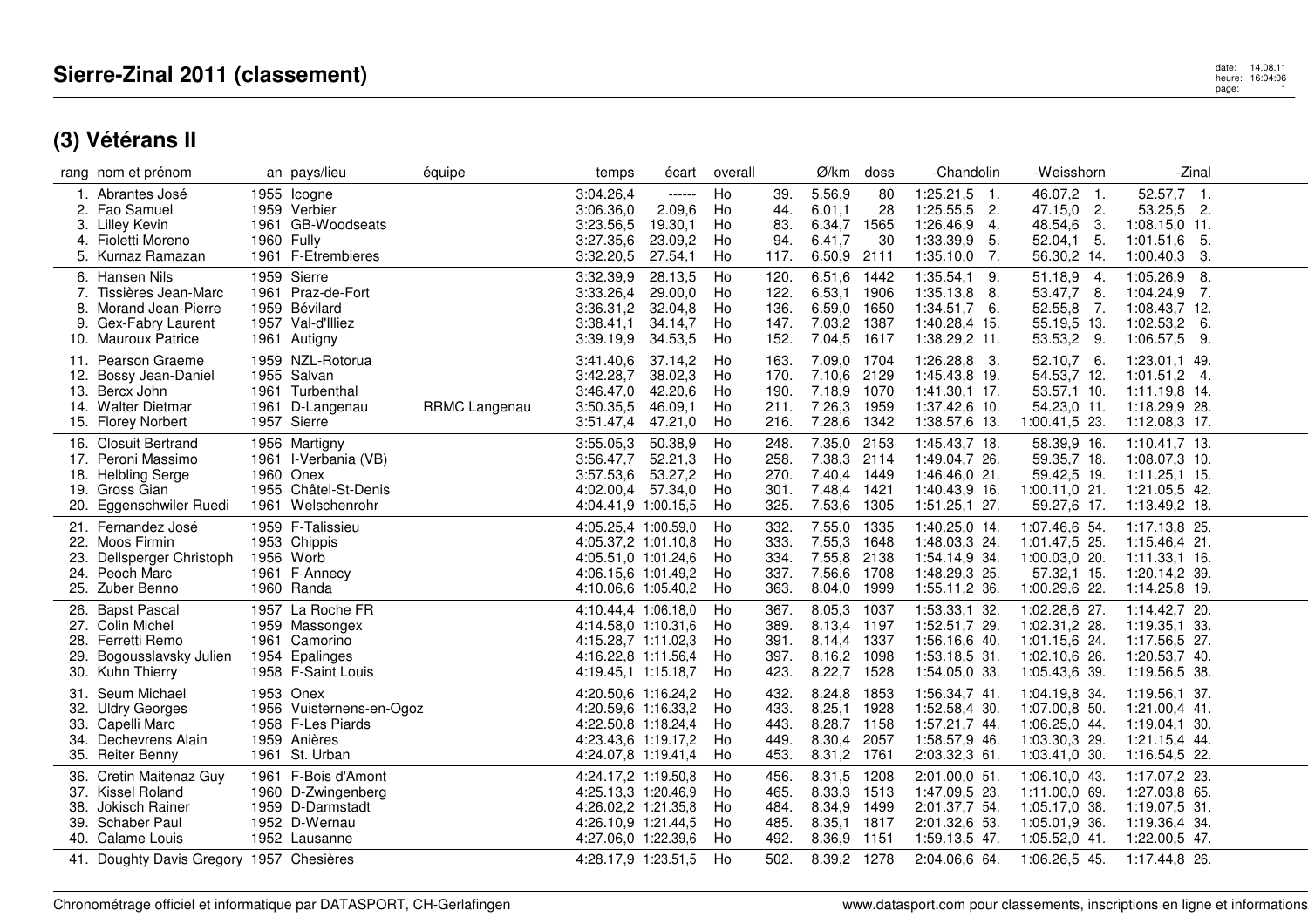|            | rang nom et prénom                                                                                                               |            | an pays/lieu                                                                                                  | équipe | temps                                                                                                           | écart | overall                    |                                      | Ø/km                                                               | doss                                 | -Chandolin                                                                        | -Weisshorn                                                                          | -Zinal                                                                                |  |
|------------|----------------------------------------------------------------------------------------------------------------------------------|------------|---------------------------------------------------------------------------------------------------------------|--------|-----------------------------------------------------------------------------------------------------------------|-------|----------------------------|--------------------------------------|--------------------------------------------------------------------|--------------------------------------|-----------------------------------------------------------------------------------|-------------------------------------------------------------------------------------|---------------------------------------------------------------------------------------|--|
| 44.<br>45. | 42. Del Rio Ricardo<br>43. Devaux Eric<br>Planus Christian<br>Braun Wolfgang<br>46. Yerly Christian                              |            | 1956 Ballaigues<br>1960 F-Fontenay le Comte<br>1958 B-Laeken<br>1954 D-Simmerath<br>1957 Lovens               |        | 4:28.47,2 1:24.20,8<br>4:29.52,1 1:25.25,7<br>4:30.32,2 1:26.05,8<br>4:30.51,7 1:26.25,3<br>4:30.53,4 1:26.27,0 |       | Ho<br>Ho<br>Ho<br>Ho<br>Ho | 508.<br>519.<br>522.<br>531.<br>532. | 8.40,2 1247<br>8.42,3 1266<br>8.43,6 1737<br>8.44,2<br>8.44,3 2158 | 1130                                 | 2:00.24,8 49.<br>1:58.51,7 45.<br>2:05.22,7 71.<br>2:07.49,0 80.<br>1:55.31,8 37. | 1:08.30,6 59.<br>1:04.48,4 35.<br>1:03.59,4 31.<br>1:05.55,3 42.<br>1:11.35,6 71.   | 1:19.51,8 35.<br>$1:26.12,0$ 61.<br>$1:21.10,1$ 43.<br>1:17.07,4 24.<br>1:23.46,0 50. |  |
|            | 47. Manetti Aurelio<br>48. De Pessemier Michel<br>49. Schwerer Albrecht<br>50. Bonati Jean-Pierre<br>51. Arcari Roger            |            | 1958 Troinex<br>1957 B-Brakel<br>1956 D-Bad Krozingen<br>1960 Boncourt<br>1956 Staufen                        |        | 4:30.53,7 1:26.27,3<br>4:31.09,3 1:26.42,9<br>4:31.13.1 1:26.46.7<br>4:31.27,9 1:27.01,5<br>4:31.58,6 1:27.32,2 |       | Ho<br>Ho<br>Ho<br>Ho<br>Ho | 533.<br>534.<br>535.<br>538.<br>548. | 8.44,3<br>8.44,8<br>8.44,9 1850<br>8.45,4 1103<br>8.46,4 1021      | 1595<br>1236                         | 2:07.41,6 79.<br>2:03.31,9 60.<br>2:04.41,9 68.<br>1:56.03,6 39.<br>2:01.50,3 55. | 1:04.15,6 32.<br>1:05.46,4 40.<br>1:06.35,3 46.<br>1:07.33,3 53.<br>1:05.06,4 37.   | 1:18.56,5 29.<br>1:21.51,0 46.<br>1:19.55,9 36.<br>1:27.51,0 66.<br>1:25.01,9 55.     |  |
| 54.        | 52. Liberek Vincent<br>53. Jaquillard André<br>Pesenti Giorgio<br>55. Shuttleworth Colin<br>56. Schuurman Willibrord             |            | 1961 Conches<br>1959 Chateau-D'Oex<br>1956 I-Almenno San Salvatore (BG)<br>1958 GB-Lancashire<br>1959 NL-Olst |        | 4:32.13,6 1:27.47,2<br>4:32.14,3 1:27.47,9<br>4:32.18,6 1:27.52,2<br>4:33.27,2 1:29.00,8<br>4:34.04,6 1:29.38,2 |       | Ho<br>Ho<br>Ho<br>Ho<br>Ho | 553.<br>554.<br>556.<br>568.<br>572. | 8.46,8<br>8.46,9<br>8.47,0<br>8.49.2 1855<br>8.50,4 1845           | 1560<br>1492<br>1718                 | 1:57.01,8 43.<br>2:02.43,2 57.<br>2:06.01,4 74.<br>1:56.42,2 42.<br>2:00.45,0 50. | $1:08.21,1$ 57.<br>1:07.56,5 55.<br>1:06.53,2 48.<br>1:06.56,1 49.<br>1:08.47,7 60. | 1:26.50,7 63.<br>1:21.34,6 45.<br>$1:19.24,0$ 32.<br>1:29.48,9 74.<br>1:24.31,9 53.   |  |
|            | 57. Declercq Georges<br>58. Keller Laurent<br>59. Brune Harald<br>60. Savart Roger<br>61. Somville Jean-Jacques 1961 Biel/Bienne | 1961 Cully | 1958 B-Etterbeek<br>1960 Plan-les-Ouates<br>1957 F-Faverolles                                                 |        | 4:34.33,0 1:30.06,6<br>4:34.51,6 1:30.25,2<br>4:36.38.3 1:32.11.9<br>4:36.55,0 1:32.28,6<br>4:37.13,5 1:32.47,1 |       | Ho<br>Ho<br>Ho<br>Ho<br>Ho | 576.<br>577.<br>587.<br>588.<br>591. | 8.51,3<br>8.51,9<br>8.55,4<br>8.55,9<br>8.56,5                     | 1243<br>1506<br>2052<br>1815<br>1867 | 2:04.58,7 69.<br>2:02.55,8 58.<br>2:01.13,7 52.<br>1:54.51,5 35.<br>2:03.40,3 62. | 1:07.05,9 51.<br>1:06.46,5 47.<br>1:07.29,9 52.<br>1:13.55,7 83.<br>1:08.18,1 56.   | 1:22.28,4 48.<br>1:25.09,3 56.<br>1:27.54,7 67.<br>1:28.07,8 68.<br>1:25.15,157.      |  |
|            | 62. Gregori Daniele<br>63. Roux Raphaël<br>64. Pereira Fernando<br>65. Fabre Bernard<br>66. Matasci Carlo                        |            | 1955 Gordola<br>1961 Evionnaz<br>1952 Nyon<br>1959 F-Entressen<br>1960 Tenero                                 |        | 4:40.42,7 1:36.16,3<br>4:40.46,0 1:36.19,6<br>4:41.25.3 1:36.58.9<br>4:42.43,2 1:38.16,8<br>4:44.27,9 1:40.01,5 |       | Ho<br>Ho<br>Ho<br>Ho<br>Ho | 615.<br>617.<br>621.<br>628.<br>633. | 9.03,3 1418<br>9.03,4 2142<br>9.04,6 1709<br>9.07,2 1322<br>9.10,5 | 1609                                 | 2:04.36,1 66.<br>2:06.32,9 76.<br>2:02.13,4 56.<br>2:04.38,9 67.<br>2:09.43,1 84. | 1:09.49,1 63.<br>1:08.28,0 58.<br>1:10.28,9 66.<br>1:09.38,2 61.<br>1:10.44,2 68.   | 1:26.17,5 62.<br>1:25.45,1 59.<br>1:28.43.0 72.<br>1:28.26,1 71.<br>$1:24.00,6$ 51.   |  |
|            | 67. Sauvaget Christian<br>68. Valerio Migliorini<br>69. Jequier Michel<br>70. Crappe Philippe<br>71. Trevisan Jacques            |            | 1957 F-Saint-Vallier<br>1958 Gentilino<br>1952 Chateau D'Oex<br>1961 B-Laeken<br>1961 F-Villers le Lac        |        | 4:45.44,5 1:41.18,1<br>4:46.07,4 1:41.41,0<br>4:46.46.5 1:42.20.1<br>4:46.53,4 1:42.27,0<br>4:47.28,5 1:43.02,1 |       | Ho<br>Ho<br>Ho<br>Ho<br>Ho | 638.<br>641.<br>646.<br>647.<br>652. | 9.13,0<br>9.13,7<br>9.15,0 1497<br>9.15,2<br>9.16,4 1918           | 1814<br>1931<br>5336                 | 2:05.42,0 72.<br>1:45.45,9 20.<br>2:03.59,7 63.<br>1:55.52,6 38.<br>2:03.00,4 59. | 1:09.52,6 64.<br>1:19.45.8 100.<br>1:09.39,1 62.<br>1:12.20,5 75.<br>1:16.10,2 91.  | 1:30.09,9 75.<br>1:40.35,7 102.<br>1:33.07,7 81.<br>1:38.40,3 98.<br>1:28.17,9 70.    |  |
|            | 72. Bill Jean-Daniel<br>73. Bernasconi Henri<br>74. Depré Luc<br>75. Clavel Jean-Philippe<br>76. Malaty Daniel                   | 1959 Pully | 1958 Gland<br>1958 Peseux<br>1960 B-Forest<br>1960 F-Dijon                                                    |        | 4:47.38.9 1:43.12.5<br>4:48.19,0 1:43.52,6<br>4:49.04,6 1:44.38,2<br>4:49.42.6 1:45.16.2<br>4:50.35,6 1:46.09,2 |       | Ho<br>Ho<br>Ho<br>Ho<br>Ho | 653.<br>657.<br>662.<br>670.<br>673. | 9.16,7 1085<br>9.18,0 1074<br>9.19,5 1257<br>9.20,7<br>9.22,4 1594 | 1195                                 | 2:09.20,9 83.<br>2:05.48,0 73.<br>2:12.35,3 88.<br>2:07.22,9 77.<br>2:14.25,3 93. | $1:12.46,1$ 77.<br>1:10.18,1 65.<br>1:10.35,2 67.<br>1:11.25,0 70.<br>1:12.04,3 74. | 1:25.31,9 58.<br>1:32.12,9 78.<br>$1:25.54,1$ 60.<br>1:30.54,7 76.<br>1:24.06,0 52.   |  |
|            | 77. Schindler Dominique<br>78. Troger Jean-Luc<br>79. Leresche Philippe<br>80. Joller Alex<br>81. Romero Pedro                   |            | 1959 Cortaillod<br>1959 F-Bonneville<br>1961 St-Cierges<br>1960 Meggen<br>1956 Epalinges                      |        | 4:51.18.4 1:46.52.0<br>4:51.30.9 1:47.04.5<br>4:52.36,3 1:48.09,9<br>4:53.21,2 1:48.54,8<br>4:55.39,5 1:51.13,1 |       | Ho<br>Ho<br>Ho<br>Ho<br>Ho | 676.<br>678.<br>687.<br>691.<br>700. | 9.23,8<br>9.24,2 1920<br>9.26,3 1551<br>9.27,7<br>9.32,2 1783      | 1830<br>2067                         | 2:09.09,9 82.<br>2:04.10.5 65.<br>2:13.45,4 92.<br>2:08.13,7 81.<br>2:07.39,4 78. | 1:14.00.6 84.<br>1:14.02,7 85.<br>1:14.06,8 86.<br>1:11.38,5 72.<br>1:15.07,8 89.   | 1:28.07.9 69.<br>1:33.17,7 82.<br>1:24.44,1 54.<br>1:33.29,0 83.<br>1:32.52,3 79.     |  |
|            | 82. Melly Serge                                                                                                                  |            | 1954 Crassier                                                                                                 |        | 4:55.48,8 1:51.22,4                                                                                             |       | Ho                         | 702.                                 | 9.32,5 2113                                                        |                                      | 2:09.58,1 85.                                                                     | 1:11.59,5 73.                                                                       | 1:33.51,2 86.                                                                         |  |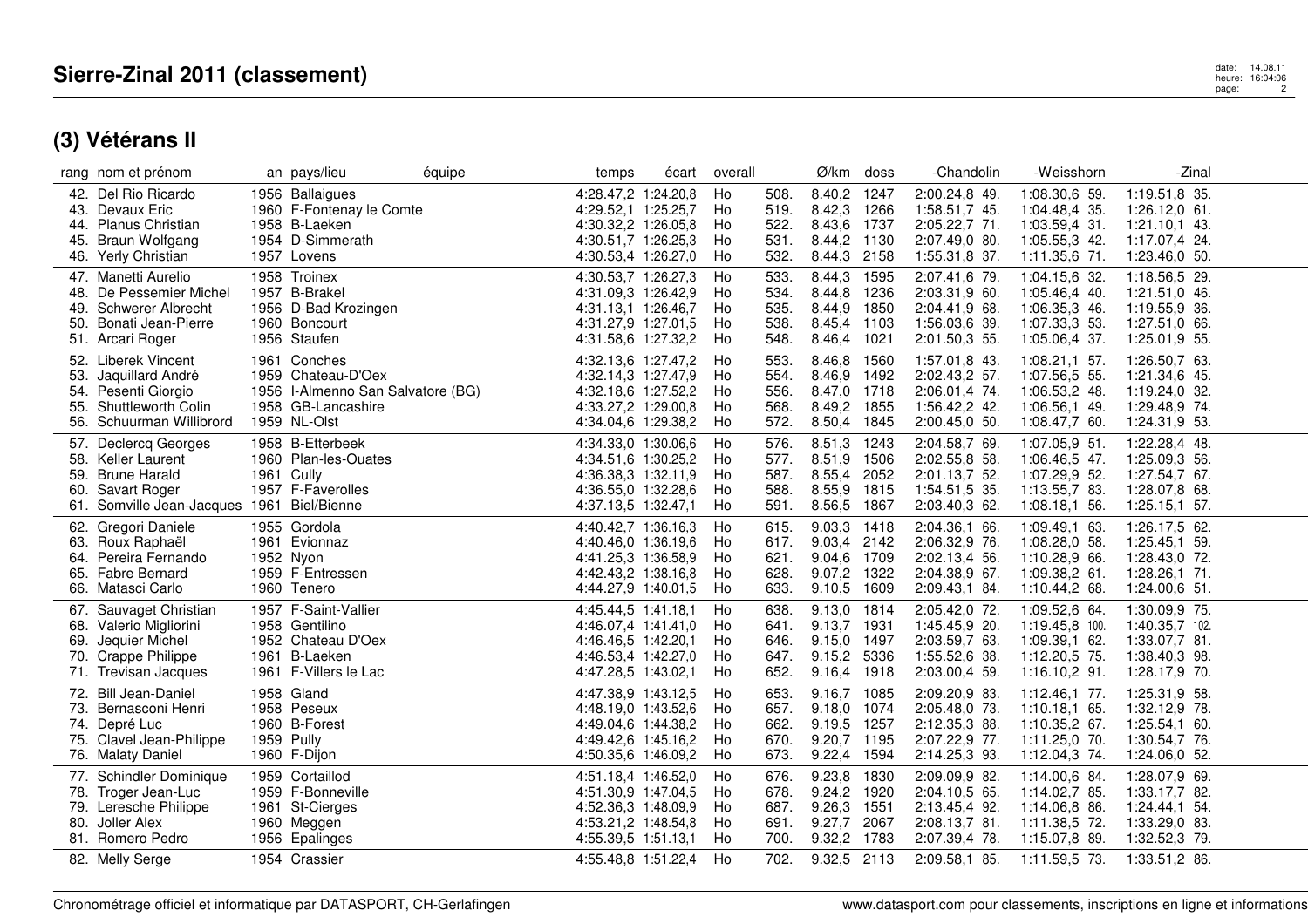|      | rang nom et prénom                                   |           | an pays/lieu                | équipe           | temps               | écart | overall |      | $\varnothing$ /km doss |      | -Chandolin       | -Weisshorn      | -Zinal          |  |
|------|------------------------------------------------------|-----------|-----------------------------|------------------|---------------------|-------|---------|------|------------------------|------|------------------|-----------------|-----------------|--|
|      | 83. Foulon Daniel                                    |           | 1958 B-Ans                  |                  | 4:55.50,3 1:51.23,9 |       | Ho      | 703. | 9.32,5                 | 1349 | 2:16.00,9 96.    | 1:12.56,9 80.   | 1:26.52,5 64.   |  |
|      | 84. Schaller Oscar                                   |           | 1959 Oberwil BL             |                  | 4:57.34.4 1:53.08.0 |       | Ho      | 716. | 9.35,9 1821            |      | 2:13.10,0 90.    | 1:12.42,0 76.   | 1:31.42,4 77.   |  |
| 85.  | Meylan Serge                                         |           | 1960 Lausanne               |                  | 4:57.45,5 1:53.19,1 |       | Ho      | 717. | 9.36,3                 | 1636 | 2:05.04,9 70.    | 1:15.06,7 88.   | 1:37.33,9 96.   |  |
| 86.  | Wunderlin Jürg                                       |           | 1960 Marin-Epagnier         |                  | 4:58.30,7 1:54.04,3 |       | Ho      | 726. | 9.37,7                 | 1986 | 2:12.38,5 89.    | $1:12.53,0$ 78. | 1:32.59,2 80.   |  |
|      | 87. Eggenschwiler Jean-Luc 1957 Vicques              |           |                             |                  | 4:58.44,6 1:54.18,2 |       | Ho      | 727. | 9.38,2                 | 1303 | 2:12.12,2 86.    | 1:12.53,5 79.   | 1:33.38,9 84.   |  |
|      |                                                      |           |                             |                  |                     |       |         |      |                        |      |                  |                 |                 |  |
|      | 88. Ecuyer Roland                                    |           | 1952 Anzère                 |                  | 5:04.30,0 2:00.03,6 |       | Ho      | 749. | 9.49,3 5472            |      | 2:16.15,4 99.    | 1:13.33,7 81.   | 1:34.40,9 88.   |  |
| 89.  | Barrenechea Guy                                      |           | 1961 F-Blotzheim            |                  | 5:04.30,9 2:00.04,5 |       | Ho      | 750. | 9.49,3 1043            |      | 2:20.54,7 106.   | $1:13.52,1$ 82. | 1:29.44,1 73.   |  |
|      | 90. Hodapp Volker                                    |           | 1956 D-Heitersheim          |                  | 5:06.40.5 2:02.14.1 |       | Ho      | 757. | 9.53,5 1464            |      | 2:13.31,5 91.    | 1:18.03,7 97.   | 1:35.05.3 92.   |  |
|      | 91. Dubois Laurent                                   |           | 1959 F-Bernin               |                  | 5:07.51,3 2:03.24,9 |       | Ho      | 760. | 9.55,8                 | 1282 | 1:59.59,1 48.    | 1:16.27,9 93.   | 1:51.24,3 116.  |  |
|      | 92. Schilling Hans                                   |           | 1953 Islikon                |                  | 5:08.51,0 2:04.24,6 |       | Ho      | 768. | 9.57,7                 | 1828 | 2:06.23,6 75.    | 1:16.12,4 92.   | 1:46.15,0 113.  |  |
|      | 93. Hittinger Fabien                                 |           | 1958 F-Chalons En Champagne |                  | 5:10.48.1 2:06.21.7 |       | Ho      |      | 774. 10.01,5 1463      |      | 2:17.12,0 101.   | $1:18.36,0$ 98. | $1:35.00,1$ 91. |  |
| 94.  | <b>Gaillard Claude</b>                               |           | 1952 Chamblon               |                  | 5:10.49.6 2:06.23.2 |       | Ho      |      | 775. 10.01,6 1365      |      | 2:16.11,5 98.    | 1:17.05,7 96.   | 1:37.32,4 95.   |  |
| 95.  | Elliott John                                         |           | 1954 GB-Oxford              |                  | 5:11.38,5 2:07.12,1 |       | Ho      |      | 779. 10.03,1 1312      |      | $2:12.22,9$ 87.  | 1:16.42,0 94.   | 1:42.33,6 109.  |  |
| 96.  | Duc Blaise                                           |           | 1961 Lutry                  |                  | 5:11.45,0 2:07.18,6 |       | Ho      |      | 780. 10.03,3 1284      |      | 2:17.38,3 102.   | 1:15.15,6 90.   | $1:38.51,1$ 99. |  |
|      | 97. Bourquin Sylvain                                 |           | 1955 Genève                 |                  | 5:11.51,4 2:07.25,0 |       | Ho      |      | 782. 10.03,5 1120      |      | 2:17.43,6 103.   | 1:20.20,3 104.  | 1:33.47,5 85.   |  |
|      |                                                      |           |                             |                  |                     |       |         |      |                        |      |                  |                 |                 |  |
|      | 98. Sevrin Bernard                                   |           | 1952 B-Marche-en-Famenne    |                  | 5:14.01,9 2:09.35,5 |       | Ho      |      | 787. 10.07,8 1854      |      | 2:24.37,7 114.   | 1:14.36,7 87.   | 1:34.47,5 90.   |  |
| 99.  | Gabbiadini Robert                                    |           | 1955 Cronay                 |                  | 5:15.26,3 2:10.59,9 |       | Ho      |      | 791. 10.10,5 1363      |      | 2:14.33,5 94.    | 1:20.57,0 105.  | 1:39.55,8 100.  |  |
| 100. | Bender Willi                                         |           | 1956 D-Zwingenberg          |                  | 5:15.32,2 2:11.05,8 |       | Ho      |      | 792. 10.10,7 1066      |      | 2:20.44,0 105.   | 1:16.47,3 95.   | 1:38.00,9 97.   |  |
|      | 101. Walther Thomas                                  |           | 1960 Münchenstein           |                  | 5:16.15,7 2:11.49,3 |       | Ho      |      | 793. 10.12,1 1960      |      | 2:22.08,0 110.   | 1:20.15,6 101.  | 1:33.52,1 87.   |  |
|      | 102. Badoux Marc                                     |           | 1961 Préverenges            |                  | 5:17.47,5 2:13.21,1 |       | Ho      |      | 799. 10.15,0 2003      |      | 2:22.05,9 108.   | 1:19.35,9 99.   | 1:36.05,7 94.   |  |
|      | 103. Acloque Marc                                    |           | 1955 F-Paris                |                  | 5:18.12,9 2:13.46,5 |       | Ho      |      | 801. 10.15,9 1007      |      | 2:22.07,1 109.   | 1:20.16,3 102.  | 1:35.49,5 93.   |  |
|      | 104. Mckee Francis                                   |           | 1956 GB-Oxfordshire         |                  | 5:18.40,7 2:14.14,3 |       | Ho      |      | 807. 10.16,7 1625      |      | 2:16.08,0 97.    | 1:22.12,4 108.  | 1:40.20,3 101.  |  |
|      | 105. Patthey Eric                                    |           | 1959 Lutry                  |                  | 5:20.15,8 2:15.49,4 |       | Ho      |      | 812. 10.19,8 1699      |      | 2:25.15,8 115.   | 1:20.17,6 103.  | 1:34.42,4 89.   |  |
|      | 106. Lefebvre Daniel                                 |           | 1955 B-Chièvres             |                  | 5:25.36,3 2:21.09,9 |       | Ho      | 823. | 10.30,2 1543           |      | $2:22.14,1$ 111. | 1:22.12,0 107.  | 1:41.10,2 105.  |  |
|      | 107. Sautter Remy                                    |           | 1957 Collex                 |                  | 5:29.55,5 2:25.29,1 |       | Ho      |      | 834. 10.38,5 1812      |      | 2:22.34,7 112.   | 1:25.22,4 118.  | 1:41.58,4 107.  |  |
|      |                                                      |           |                             |                  |                     |       |         |      |                        |      |                  |                 |                 |  |
|      | 108. Schippers Gery                                  |           | 1959 B-Soumagne             |                  | 5:31.52,5 2:27.26,1 |       | Ho      |      | 841. 10.42,3 1831      |      | 2:26.57,9 118.   | 1:22.57,2 112.  | 1:41.57,4 106.  |  |
|      | 109. van Vliet Huub                                  |           | 1954 NL-Maarssen            |                  | 5:32.34,2 2:28.07,8 |       | Ho      |      | 843. 10.43,6 1935      |      | 2:24.27,4 113.   | 1:22.23,9 109.  | 1:45.42,9 111.  |  |
|      | 110. Ehrbar Jean-Luc                                 |           | 1957 Lausanne               |                  | 5:33.26,6 2:29.00,2 |       | Ho      |      | 847. 10.45,3 1308      |      | 2:20.13.7 104.   | 1:22.45,7 110.  | 1:50.27,2 115.  |  |
|      | 111. Fusari Alberto                                  |           | 1958 l-Malgesso (VA)        | Oxygen Triathlon | 5:40.14,0 2:35.47,6 |       | Ho      | 863. | 10.58,5 1362           |      | 2:21.06,0 107.   | 1:23.30,2 114.  | 1:55.37,8 119.  |  |
|      | 112. Ruckstuhl Michel                                |           | 1957 F-Beauvais             |                  | 5:41.35,5 2:37.09,1 |       | Ho      |      | 865. 11.01,1 1796      |      | 2:36.18,8 123.   | 1:24.21,9 116.  | 1:40.54,8 104.  |  |
|      | 113. Huynen Pierre                                   |           | 1959 B-Angleur              |                  | 5:42.30,7 2:38.04,3 |       | Ho      |      | 867. 11.02,9 1479      |      | 2:38.21,9 125.   | 1:22.00,1 106.  | 1:42.08,7 108.  |  |
|      | 114. Trommelmans Jan                                 |           | 1953 B-Hamme                |                  | 5:43.40,0 2:39.13,6 |       | Ho      |      | 868. 11.05,1 1921      |      | 2:35.04,8 122.   | 1:23.33,0 115.  | 1:45.02,2 110.  |  |
|      | 115. Cantone Patrick                                 |           | 1952 F-Strasbourg           |                  | 5:44.40,3 2:40.13,9 |       | Ho      |      | 870. 11.07,1 1157      |      | 2:40.47,8 128.   | 1:23.16,4 113.  | 1:40.36,1 103.  |  |
|      |                                                      |           |                             |                  |                     |       |         |      |                        |      |                  |                 |                 |  |
|      | 116. Brevers Jacques                                 |           | 1952 B-Neufchâteau          |                  | 5:45.26,7 2:41.00,3 |       | Ho      |      | 872. 11.08.6 1132      |      | 2:16.39,4 100.   | 1:22.56,8 111.  | 2:05.50,5 124.  |  |
|      | 117. Leluc Philippe                                  |           | 1959 F-Lugrin               |                  | 5:48.11,9 2:43.45,5 |       | Ho      |      | 877. 11.13,9 1547      |      | 2:29.02,0 119.   | 1:33.03,2 124.  | 1:46.06,7 112.  |  |
|      | 118. Meisterling-Riecks Bernd 1958 D-Mönchengladbach |           |                             |                  | 5:49.29,5 2:45.03,1 |       | Ho      |      | 880. 11.16,4 1628      |      | 2:26.25,6 117.   | 1:25.01,2 117.  | 1:58.02,7 121.  |  |
|      | 119. Pillet Pascal                                   |           | 1955 Vétroz                 |                  | 5:51.43,4 2:47.17,0 |       | Ho      |      | 884. 11.20,7 1727      |      | 2:38.23,0 126.   | 1:25.43,2 119.  | 1:47.37,2 114.  |  |
|      | 120. Gubler Heinz                                    | 1953 Brig |                             |                  | 5:54.04,1 2:49.37,7 |       | Ho      |      | 887. 11.25,2 2066      |      | 2:32.47,7 120.   | 1:29.00,0 120.  | 1:52.16,4 117.  |  |
|      | 121. Cuvelier Jean                                   |           | 1960 B-Jumet                |                  | 5:56.02,2 2:51.35,8 |       | Ho      |      | 889. 11.29,1 1214      |      | 2:25.52,2 116.   | 1:30.05,5 121.  | 2:00.04,5 122.  |  |
|      | 122. Trivellin Christian                             |           | 1954 F-Lantenne Vertiere    |                  | 6:02.30,4 2:58.04,0 |       | Ho      |      | 894. 11.41,6 1919      |      | 2:36.37,9 124.   | 1:33.32,5 125.  | 1:52.20,0 118.  |  |
|      |                                                      |           |                             |                  |                     |       |         |      |                        |      |                  |                 |                 |  |
|      | 123. Fiorucci Mauro                                  |           | 1959 Chexbres               |                  | 6:03.51,5 2:59.25,1 |       | Ho      |      | 898. 11.44,2 1338      |      | 2:34.53,3 121.   | 1:32.24,9 123.  | 1:56.33,3 120.  |  |